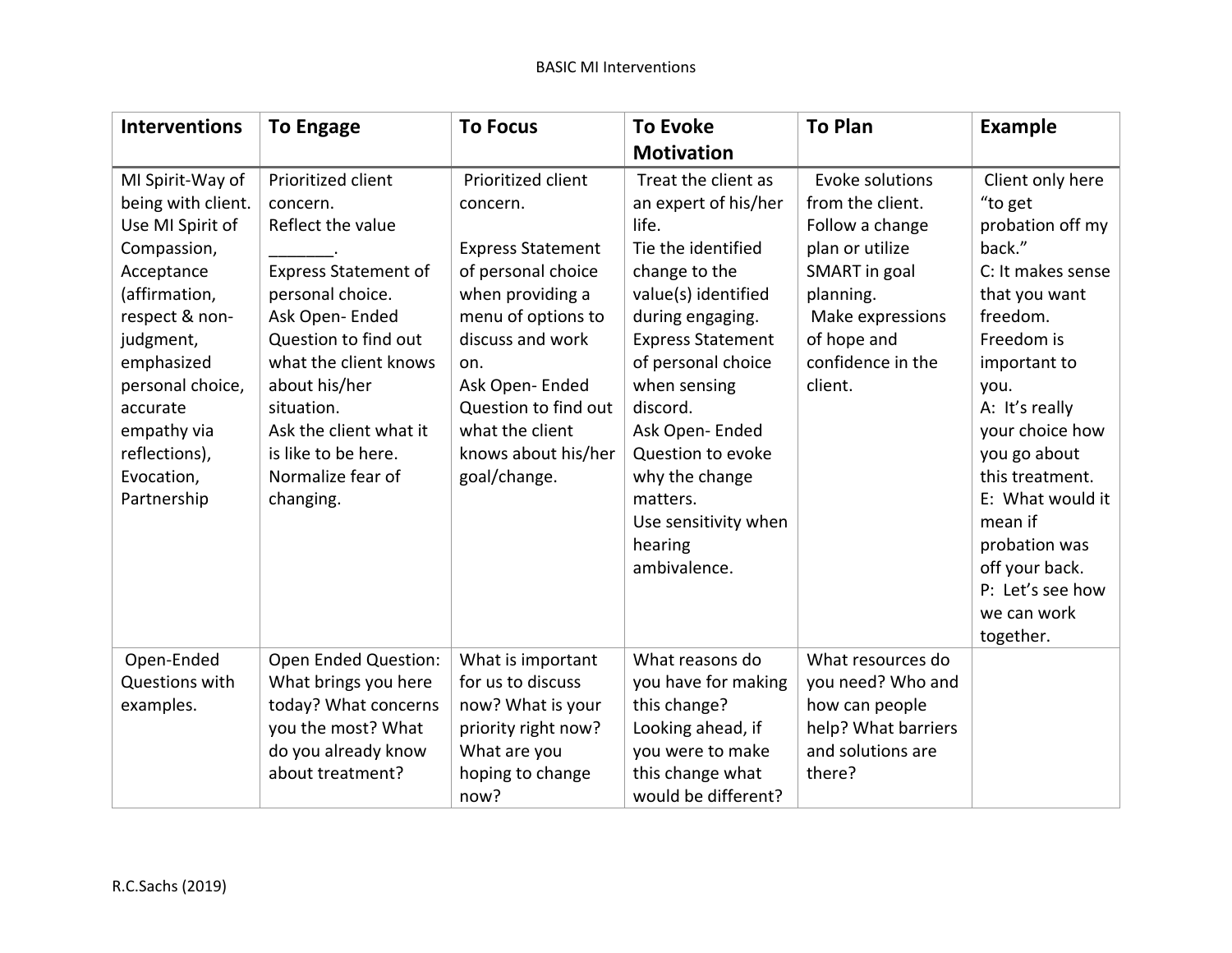| Affirmations<br>with some<br>examples. | I appreciate you<br>making it on time. You<br>are honest. You made<br>a lot of effort to be<br>here despite how you<br>were feeling. You<br>prioritize your<br>responsibilities by<br>being here.                                           | You know that<br>working on your<br>substance use is<br>vital to your<br>recovery. You are a<br>survivor and want<br>safety first.                                                         | You care about your<br>health, family,<br>future,<br>responsibilities, job,<br>etc (whatever is<br>reinforcing the<br>change). You are<br>skilled at saying<br>"no" when you need<br>to. | You are creative.<br>You can problem -<br>solve. You know<br>what steps are<br>realistic for you. You<br>know who and how<br>others can support<br>you.                      |  |
|----------------------------------------|---------------------------------------------------------------------------------------------------------------------------------------------------------------------------------------------------------------------------------------------|--------------------------------------------------------------------------------------------------------------------------------------------------------------------------------------------|------------------------------------------------------------------------------------------------------------------------------------------------------------------------------------------|------------------------------------------------------------------------------------------------------------------------------------------------------------------------------|--|
| Reflection with<br>some examples.      | Reflection (Simple,<br>Complex): You want<br>to follow through with<br>probation<br>requirements. You are<br>not sure if you can<br>stop completely yet<br>you are willing to try.<br>You are not sure what<br>to expect from<br>treatment. | You are willing to<br>talk about this<br>difficult topic. You<br>have a lot to share<br>about your recovery<br>efforts so far.                                                             | You want to stop<br>using because you<br>want to build trust<br>with your family<br>again.                                                                                               | You have decided to<br>plan on how to go<br>about changing your<br>use. You are<br>committed to start<br>this change by<br>attending treatment<br>groups and going to<br>AA. |  |
| Summary with<br>some examples.         | Summary<br>(Transitional): So far<br>we have talked about<br>what brought you<br>here, the rules of the<br>program, and your<br>concerns. I wonder<br>what is important for<br>us to focus on now?                                          | Even though there<br>are many things you<br>find important right<br>now such as finding<br>a job or the<br>argument with your<br>mom, discussing<br>how you are going<br>to reduce or stop | Summarize all the<br>Change Talk<br>statements. Change<br>talk are all the<br>statements made in<br>favor of the change.<br>Follow up with:<br>What do you think<br>you will do?         | Summarize the<br>steps. Offer hope or<br>encouragement.                                                                                                                      |  |